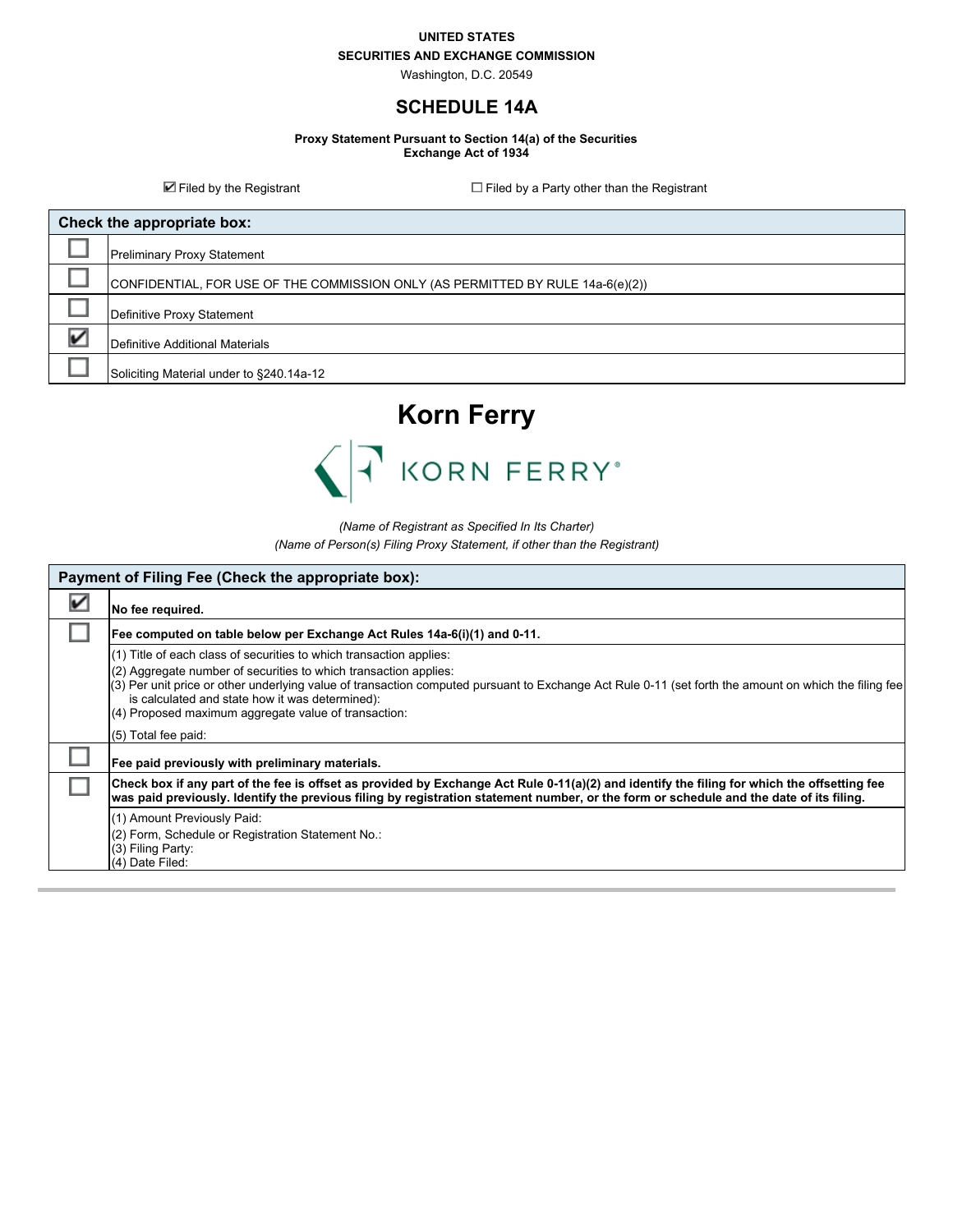# \*\*\* Exercise Your *Right* to Vote \*\*\*<br>Important Notice Regarding the Availability of Proxy Materials for the<br>Stockholder Meeting to Be Held on September 23, 2020.

|                                                           | <b>Meeting Information</b>                                                                                                                                                                                                                                                                                                                 |
|-----------------------------------------------------------|--------------------------------------------------------------------------------------------------------------------------------------------------------------------------------------------------------------------------------------------------------------------------------------------------------------------------------------------|
| <b>KORN FERRY</b>                                         | Annual Meeting<br>Meeting Type:                                                                                                                                                                                                                                                                                                            |
|                                                           | For holders as of: July 29, 2020                                                                                                                                                                                                                                                                                                           |
|                                                           | Date: September 23, 2020<br><b>Time: 8:00 AM PT</b>                                                                                                                                                                                                                                                                                        |
|                                                           | <b>Location:</b> Meeting live via the Internet-please visit<br>www.virtualshareholdermeeting.com/KFY2020<br>and be sure to have the information that<br>is printed in the box marked by the arrow<br>>XXXX XXXX XXXX XXXX (located on the<br>following page).                                                                              |
| <b>KORN FERRY</b><br>1900 AVENUE OF THE STARS, SUITE 2600 | The company will be hosting the meeting live via the Internet<br>this year. To attend the meeting via the Internet, please visit<br>www.virtualshareholdermeeting.com/KFY2020.                                                                                                                                                             |
| LOS ANGELES, CA 90067                                     | You are receiving this communication because you hold shares in<br>the company named above.                                                                                                                                                                                                                                                |
|                                                           | This is not a ballot. You cannot use this notice to vote these<br>shares. This communication presents only an overview of the<br>more complete proxy materials that are available to you on the<br>Internet or by mail. You may view the proxy materials online at<br>www.proxyvote.com or easily request a paper copy (see reverse side). |
|                                                           | We encourage you to access and review all of the important<br>information contained in the proxy materials before voting.                                                                                                                                                                                                                  |
|                                                           | See the reverse side of this notice to obtain<br>proxy materials and voting instructions.                                                                                                                                                                                                                                                  |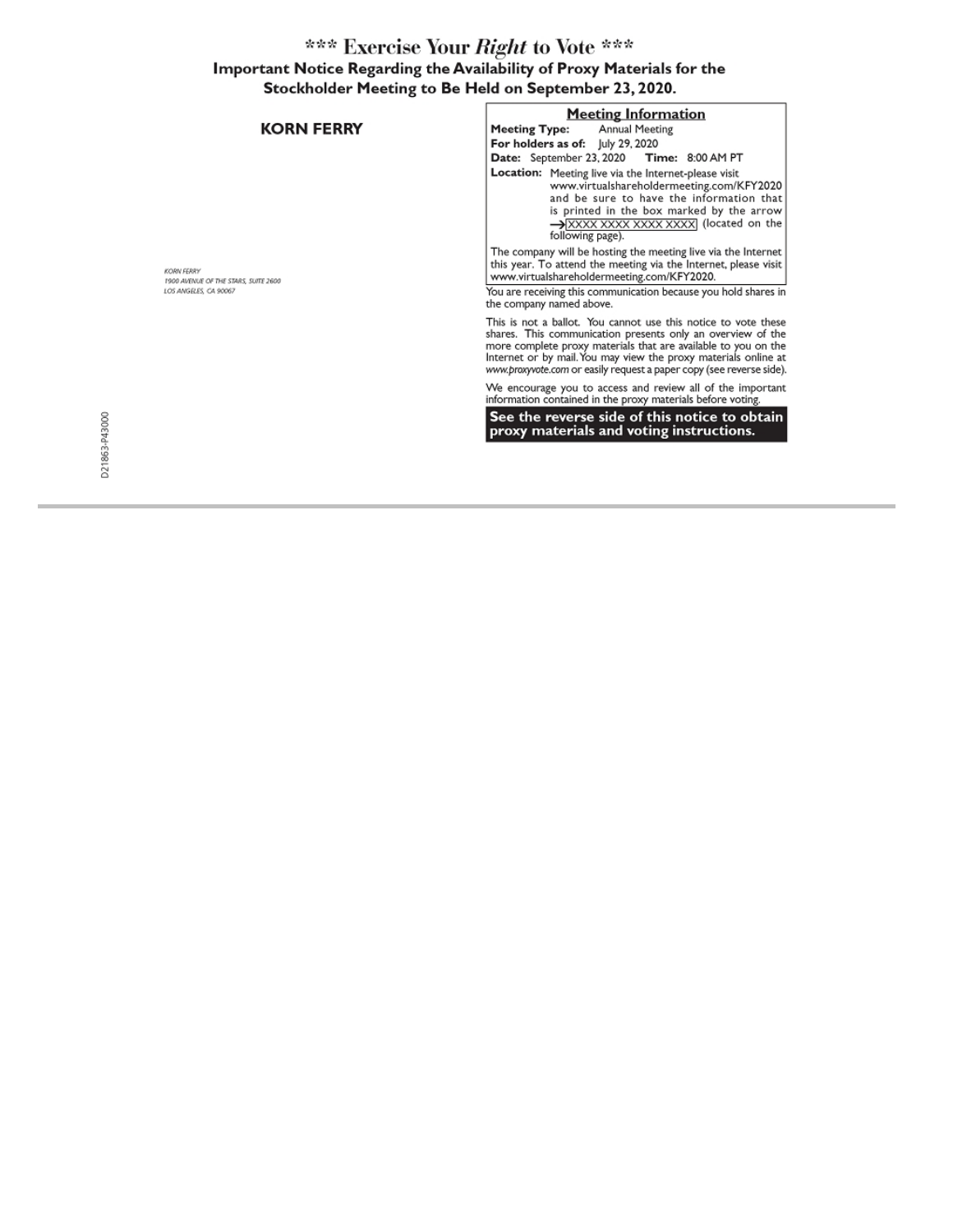## **Before You Vote** -

How to Access the Proxy Materials

### Proxy Materials Available to VIEW or RECEIVE:

NOTICE AND PROXY STATEMENT ANNUAL REPORT

**How to View Online:** 

Have the information that is printed in the box marked by the arrow  $\rightarrow$  XXXX XXXX XXXX (located on the following page) and visit: www.proxyvote.com.

## How to Request and Receive a PAPER or E-MAIL Copy:

If you want to receive a paper or e-mail copy of these documents for this or future meetings, you must request one. There is NO charge for requesting a copy. Please choose one of the following methods to make your request:

I) BY INTERNET: www.proxyvote.com

2) BY TELEPHONE: 1-800-579-1639

3) BY E-MAIL\*: sendmaterial@proxyvote.com

 $*$  If requesting materials by e-mail, please send a blank e-mail with the information that is printed in the box marked by the arrow  $\rightarrow$  XXXX XXXX XXXX XXXX (located on the following page) in the subject line.

Requests, instructions and other inquiries sent to this e-mail address will NOT be forwarded to your investment advisor. Please make the request as instructed above on or before September 9, 2020 to facilitate timely delivery.

## How To Vote -

Please Choose One of the Following Voting Methods

## **Vote By Internet:**

Before The Meeting:

Go to www.proxyvote.com. Have the information that is printed in the box marked by the arrow >XXXXXXXXXXXXXXXXXXXXX (located on the following page) available and follow the instructions.

## During The Meeting:

Go to www.virtualshareholdermeeting.com/KFY2020. Have the information that is printed in the box marked by the arrow  $\rightarrow$  XXXX XXXX XXXX XXXX (located on the following page) available and follow the instructions.

Vote By Mail: You can vote by mail by requesting a paper copy of the materials, which will include a proxy card.

D21864-P43000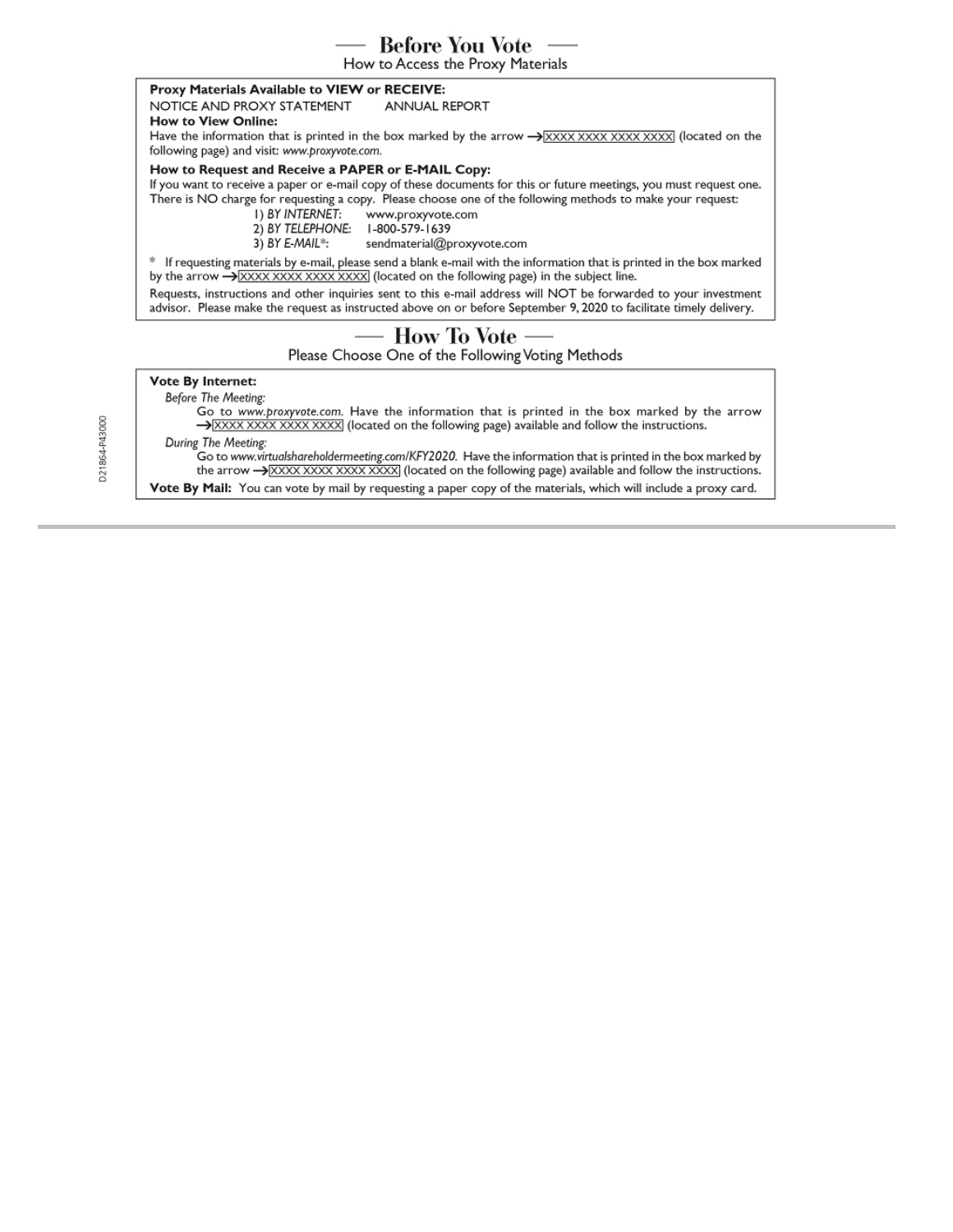## **Voting Items**

The Board of Directors recommends you vote FOR<br>each of the following nominees:

#### 1. Election of Directors

#### Nominees:

- 1a. Doyle N. Beneby
- 1b. Gary D. Burnison
- 1c. Christina A. Gold
- 1d. Jerry P. Leamon
- 1e. Angel R. Martinez
- 1f. Debra J. Perry
- 1g. Lori J. Robinson

D21865-P43000

1h. George T. Shaheen

## The Board of Directors recommends you vote FOR<br>proposals 2 and 3.

- Advisory (non-binding) resolution to approve the<br>Company's executive compensation.  $2.$
- Ratification of the appointment of Ernst & Young<br>LLP as the Company's independent registered<br>public accounting firm for the Company's 2021<br>fiscal year.  $3.$

NOTE: Such other business as may properly<br>come before the meeting or any adjournment or<br>postponement thereof.